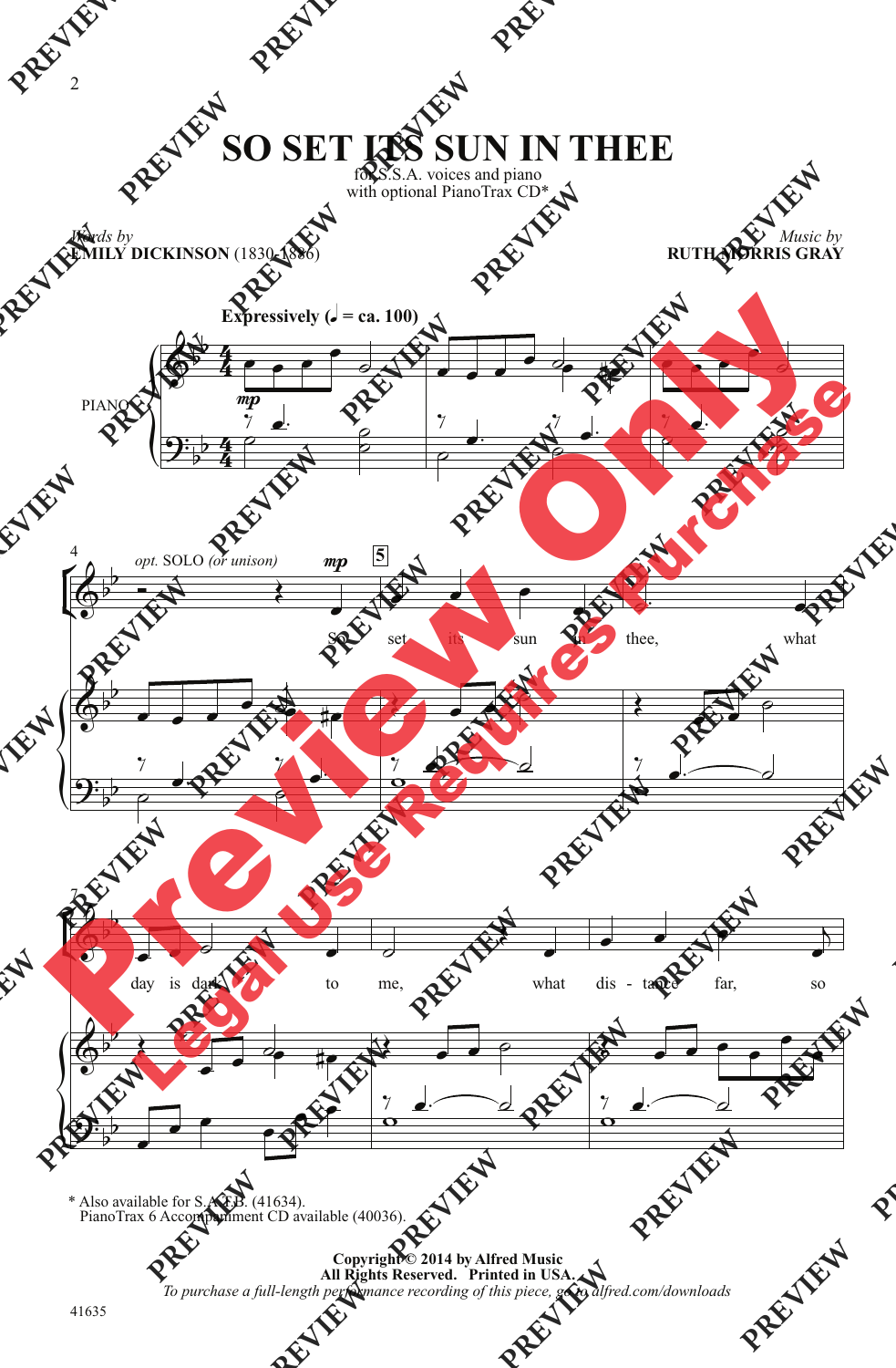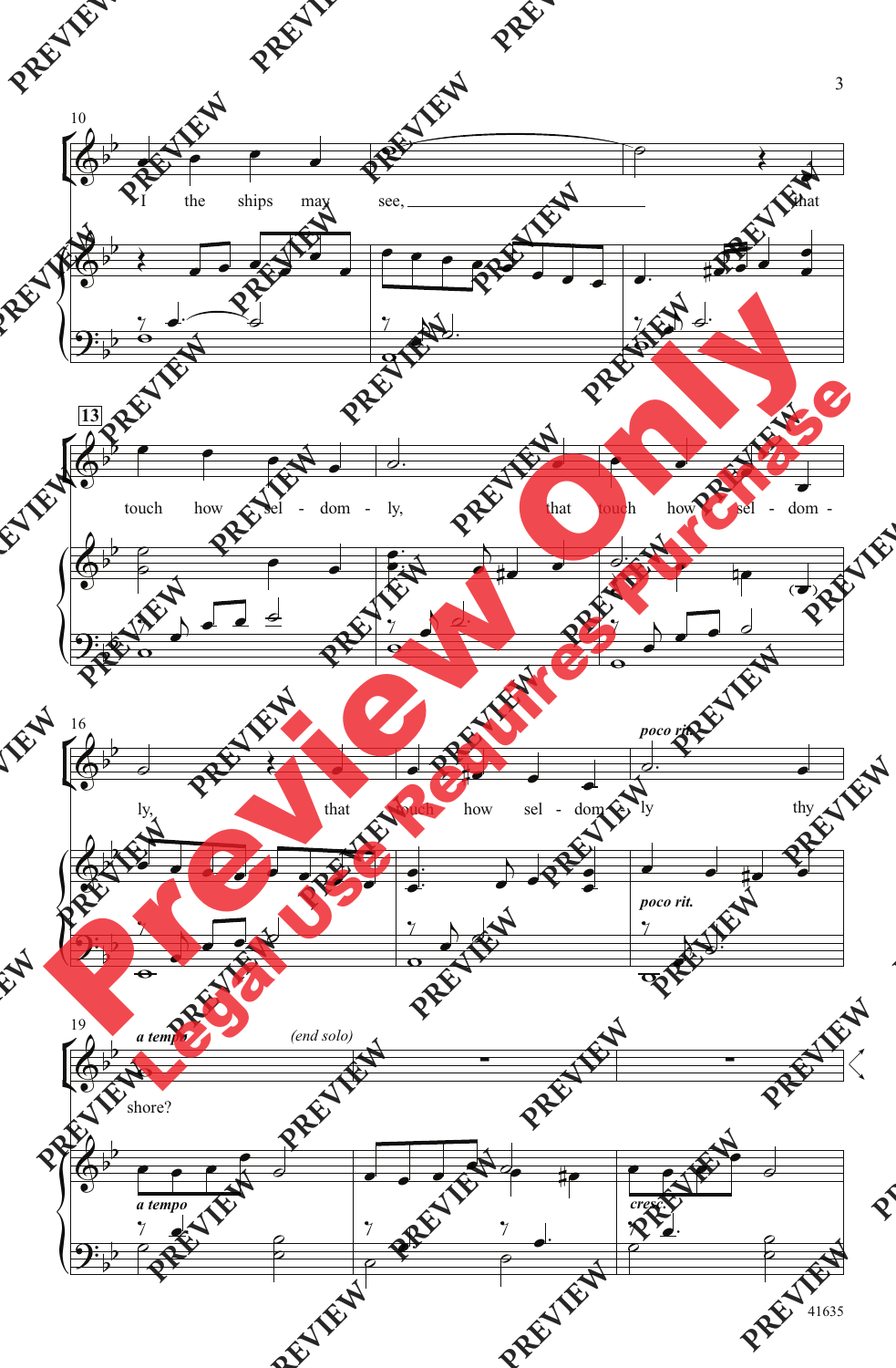

41635

4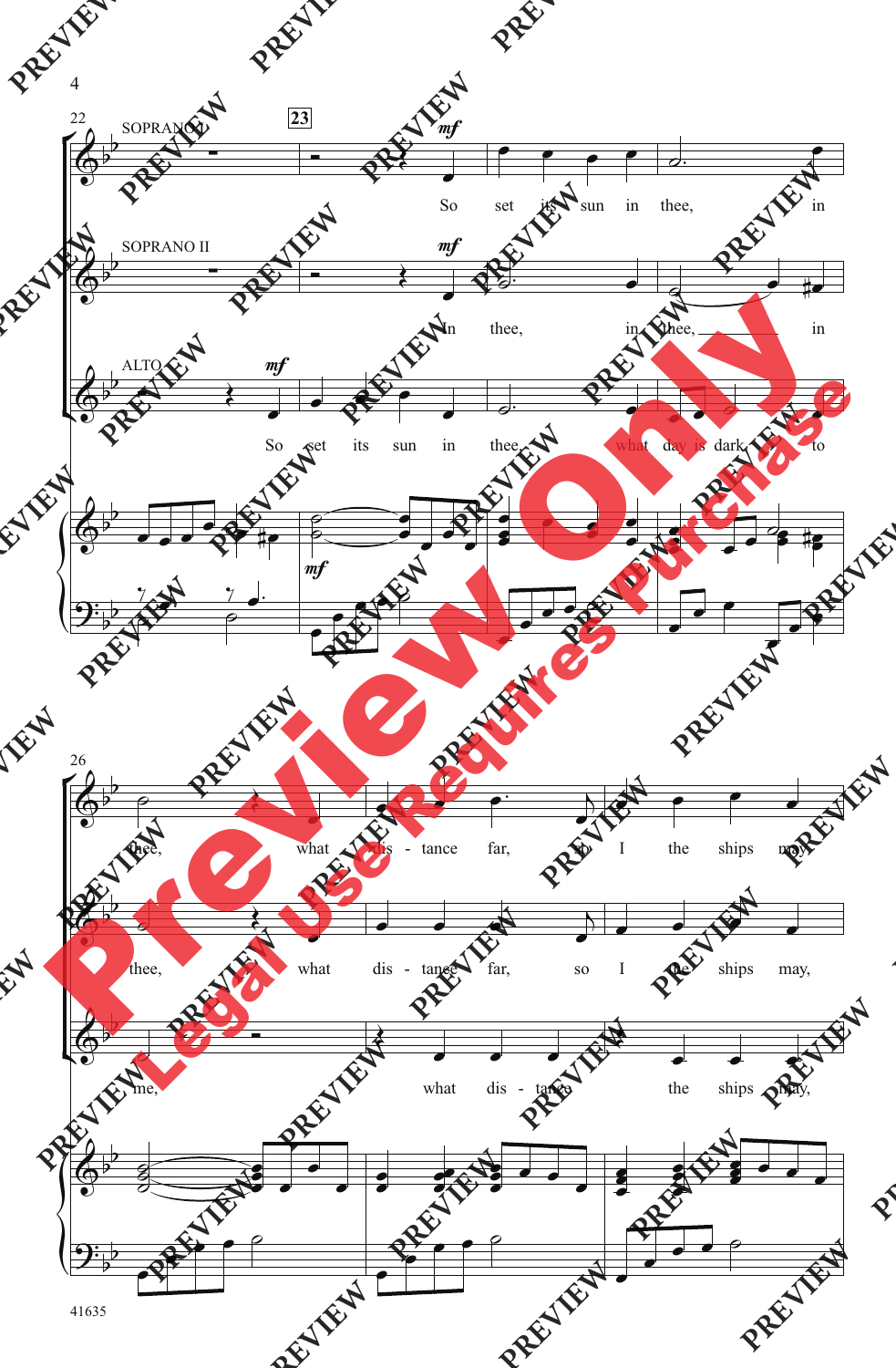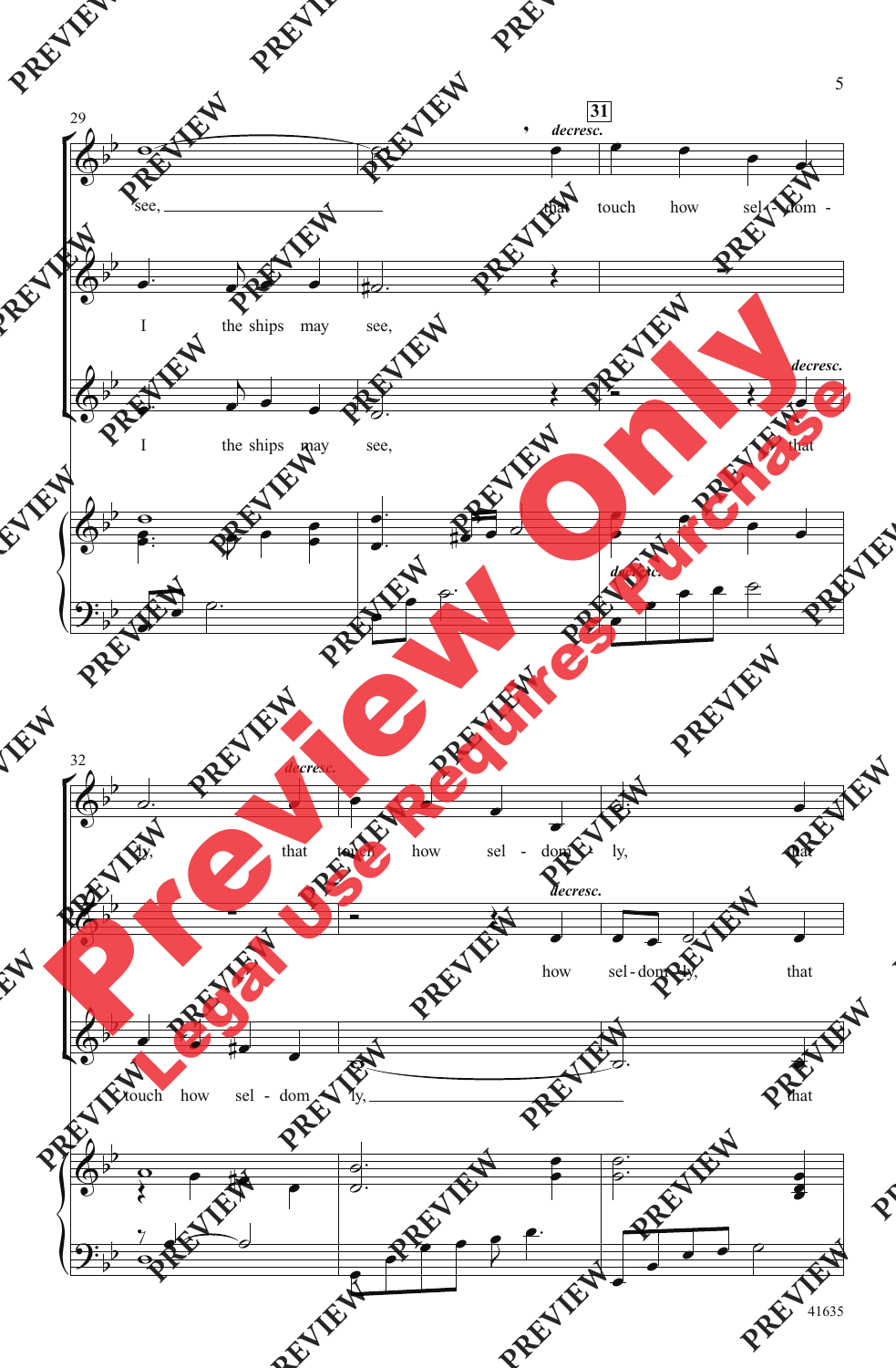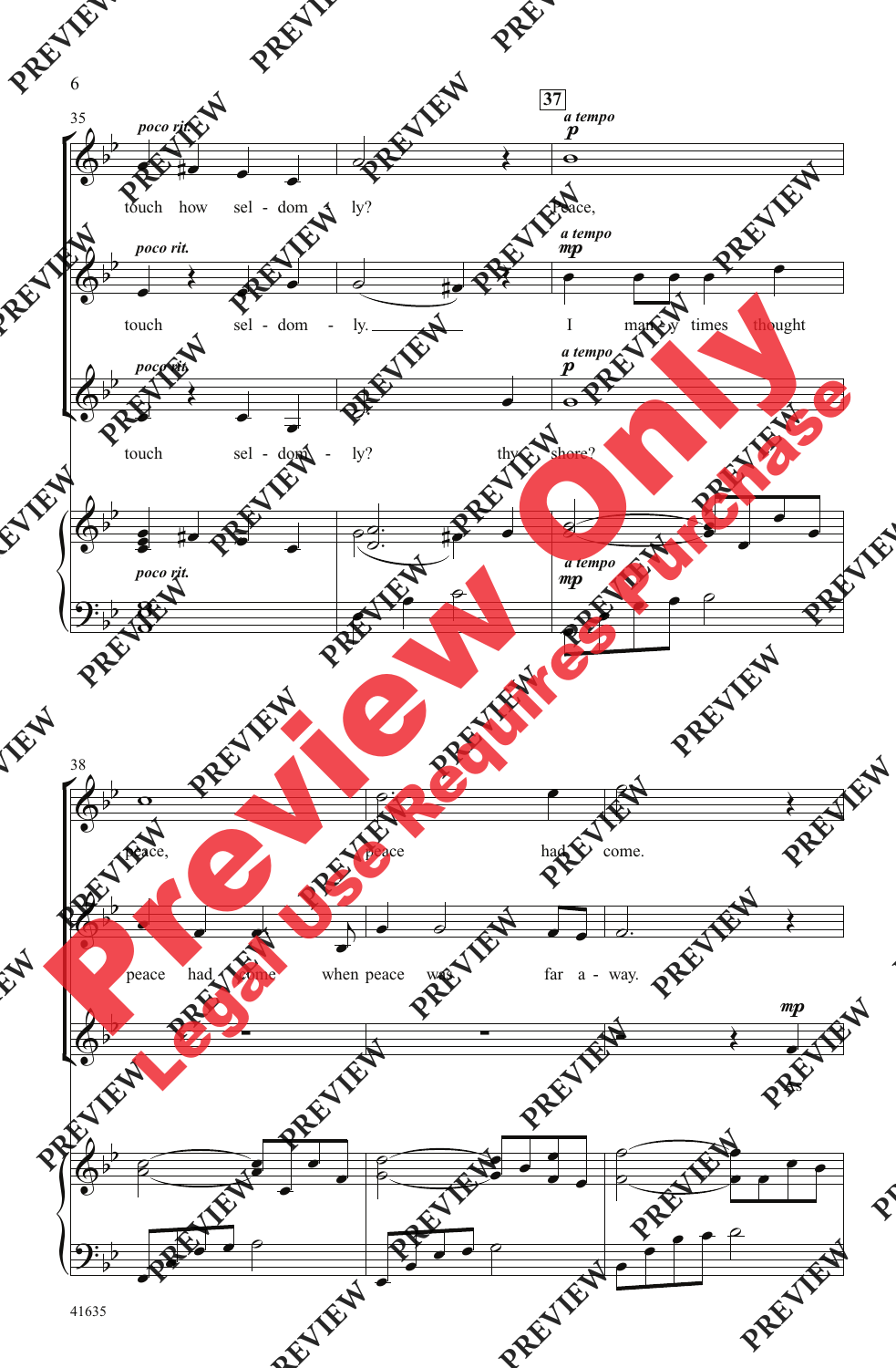![](_page_5_Figure_0.jpeg)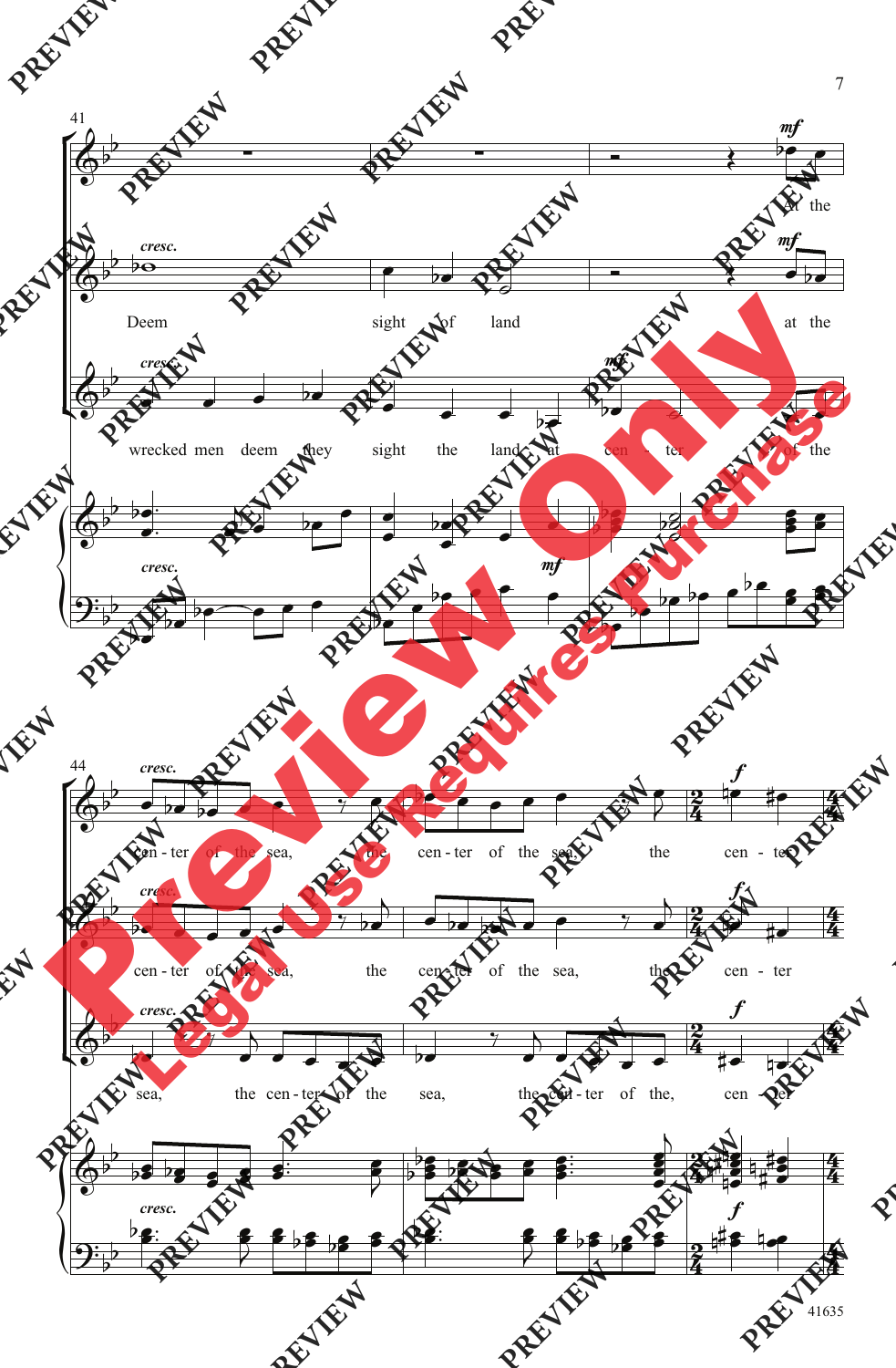![](_page_6_Figure_0.jpeg)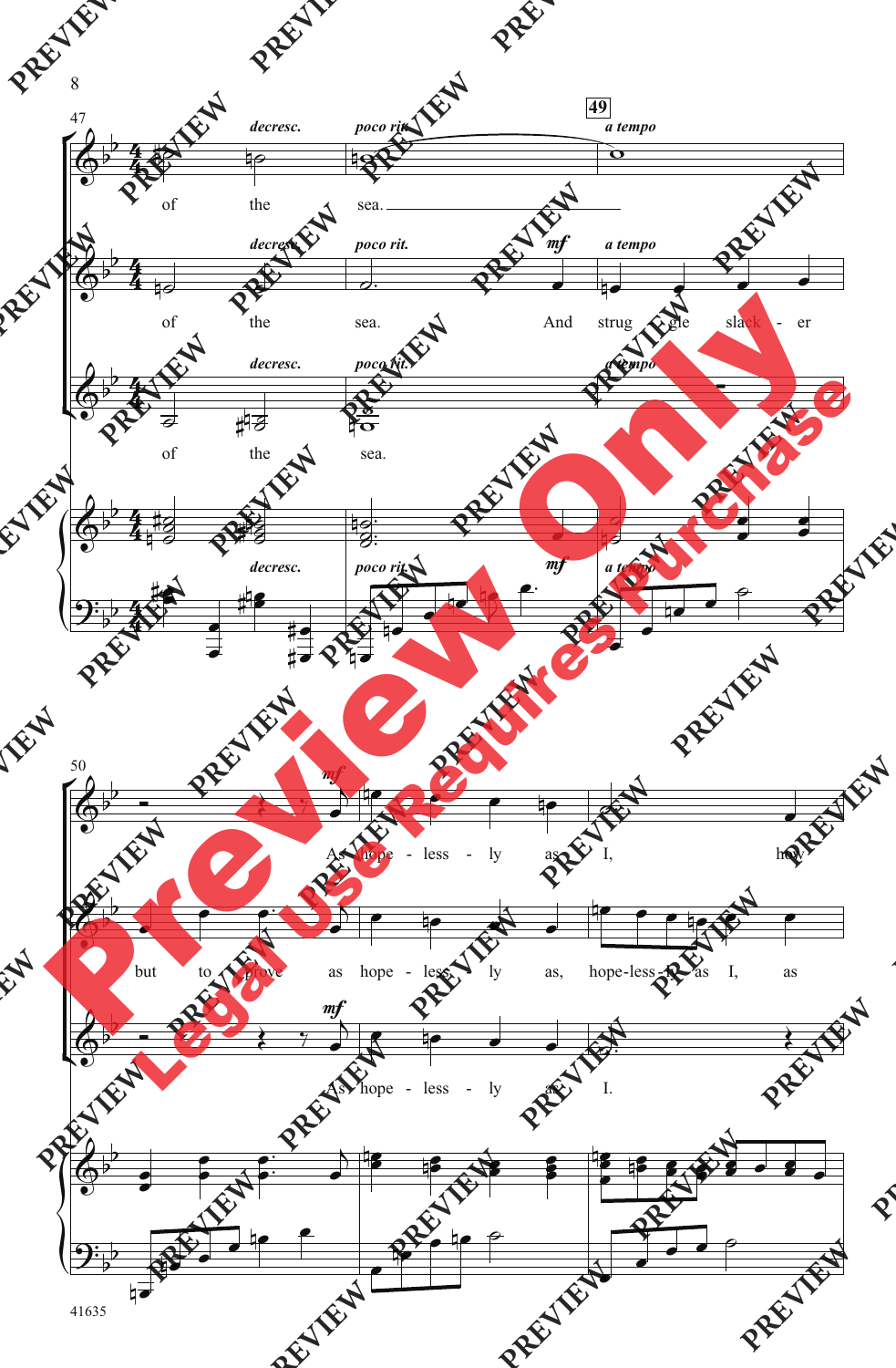![](_page_7_Figure_0.jpeg)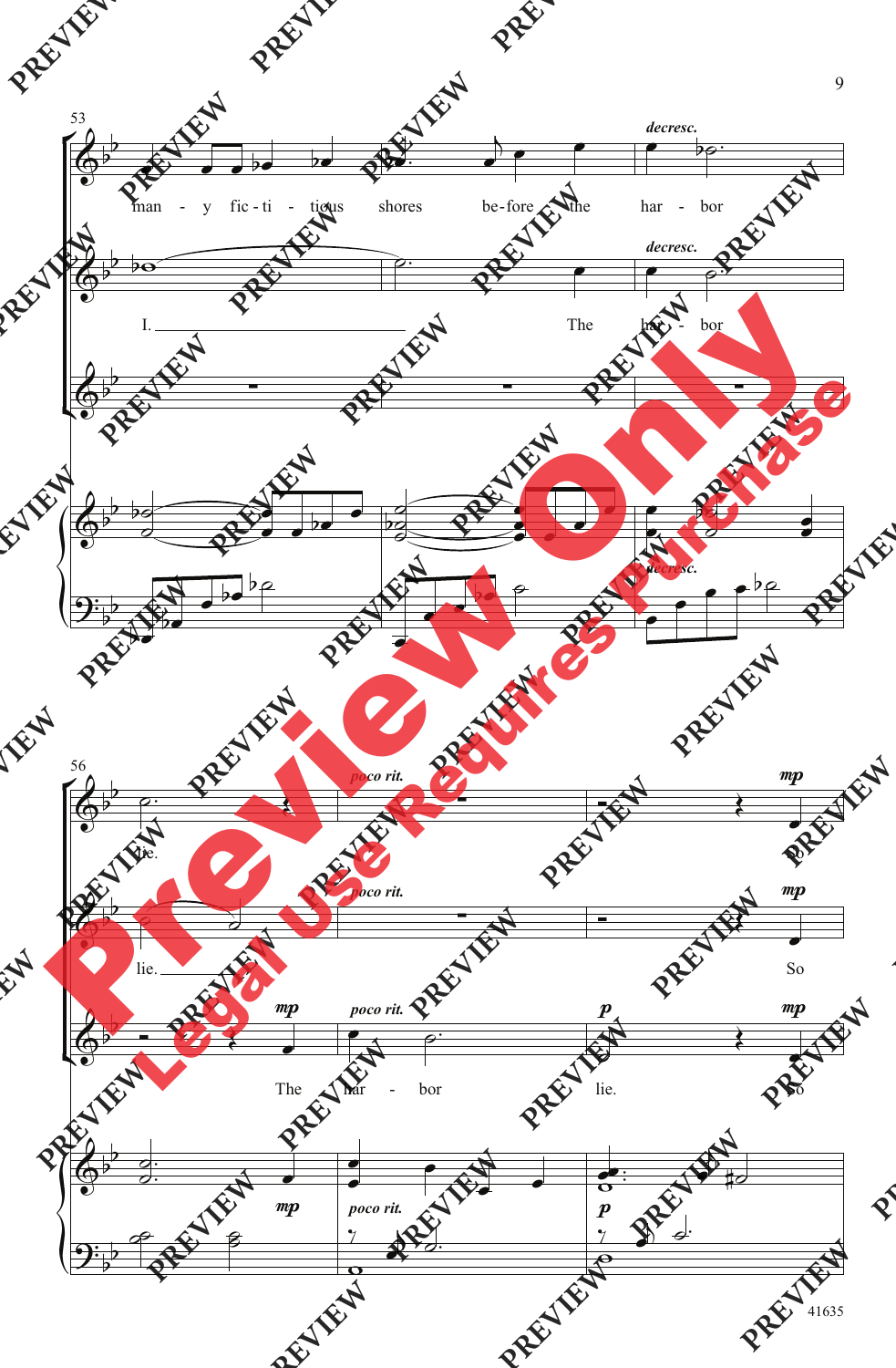![](_page_8_Figure_0.jpeg)